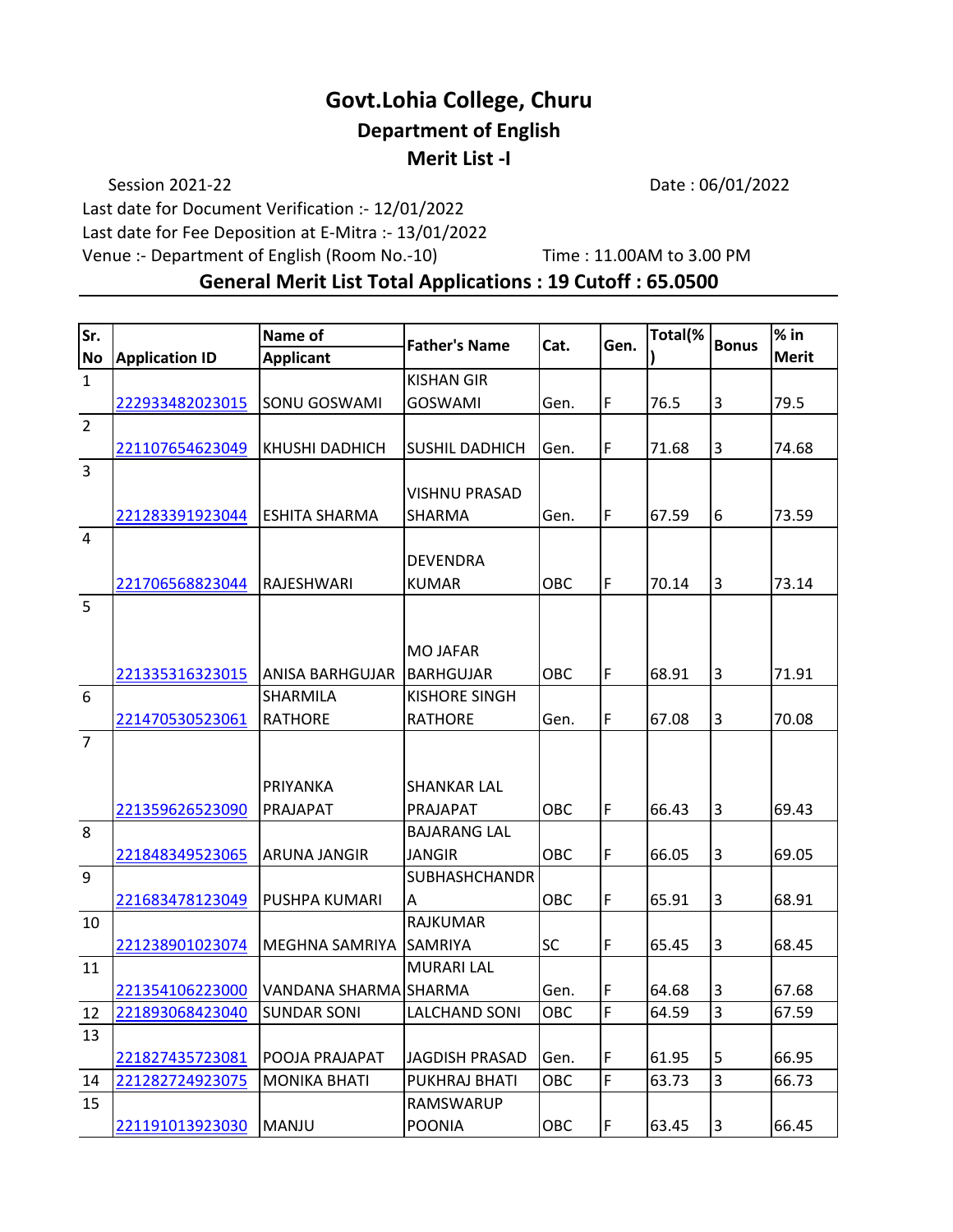| 16 | 221962950823031 | <b>SUNITA KUMARI</b>                 | IRATI RAM           | Gen.       |    | 161.27 | 66.27  |
|----|-----------------|--------------------------------------|---------------------|------------|----|--------|--------|
| 17 |                 |                                      |                     |            |    |        |        |
|    | 221328596523026 | <b>IPREETI DANEWA</b>                | IHARLAL DANEWA TOBC |            |    | 62.64  | 65.64  |
| 18 |                 |                                      |                     |            |    |        |        |
|    | 221456739323076 | <b>PRABHAV SHARMA ISANJAY SHARMA</b> |                     | Gen.       | ΙM | 70.11  | 165.11 |
| 19 | 221575127323094 | INITU SWAMI                          | lMANOJ KUMAR        | <b>OBC</b> | F  | 162.05 | 165.05 |

|                | <b>EWS Merit List Total Applications: 6 Cutoff: 57.8200</b> |                      |                      |                      |  |                       |                        |       |  |  |
|----------------|-------------------------------------------------------------|----------------------|----------------------|----------------------|--|-----------------------|------------------------|-------|--|--|
| Sr.            |                                                             | Name of              |                      | Categor              |  | <b>Gende Total(%)</b> | <b>Bonus % in Meri</b> |       |  |  |
| lNo.           | <b>Application ID</b>                                       | <b>Applicant</b>     | <b>Father's Name</b> |                      |  |                       |                        |       |  |  |
|                |                                                             |                      |                      |                      |  |                       |                        |       |  |  |
| 1              |                                                             | <b>KRISHNA</b>       |                      |                      |  |                       |                        |       |  |  |
|                | 221503890523047                                             | <b>MAHARSHI</b>      | <b>VINOD KUMAR</b>   | General <sup>F</sup> |  | 61.41                 | 3                      | 64.41 |  |  |
| $\overline{2}$ |                                                             | VISHAKHA             | <b>KALYAN SINGH</b>  |                      |  |                       |                        |       |  |  |
|                | 221850173223063                                             | <b>PUROHIT</b>       | <b>PUROHIT</b>       | GenerallF            |  | 58.5                  | 3                      | 61.5  |  |  |
| l3             |                                                             |                      | <b>OMPRAKASH</b>     |                      |  |                       |                        |       |  |  |
|                | 221989602923077                                             | MONIKA               | <b>SHARMA</b>        | General <sup>F</sup> |  | 58                    | 3                      | 61    |  |  |
| 4              |                                                             |                      | <b>KAMLAPATI</b>     |                      |  |                       |                        |       |  |  |
|                | 221522082223040                                             | <b>BHUMIKA NOHAL</b> | <b>NOHAL</b>         | General <sup>F</sup> |  | 55.77                 | 3                      | 58.77 |  |  |
| l5             |                                                             |                      |                      |                      |  |                       |                        |       |  |  |
|                | 221246094223010                                             | <b>MS DIMPAL</b>     | VIJENDRA SINGH       | GenerallF            |  | 55                    | 3                      | 58    |  |  |
| 6              |                                                             | GAJRAJ SINGH         | <b>RATAN SINGH</b>   |                      |  |                       |                        |       |  |  |
|                | 221180911523079                                             | <b>RATHORE</b>       | <b>RATHORE</b>       | General   M          |  | 57.82                 | 10                     | 57.82 |  |  |

# **OBC Merit List Total Applications : 10 Cutoff : 62.6800**

 $\begin{array}{c} \rule{0pt}{2ex} \rule{0pt}{2ex} \rule{0pt}{2ex} \rule{0pt}{2ex} \rule{0pt}{2ex} \rule{0pt}{2ex} \rule{0pt}{2ex} \rule{0pt}{2ex} \rule{0pt}{2ex} \rule{0pt}{2ex} \rule{0pt}{2ex} \rule{0pt}{2ex} \rule{0pt}{2ex} \rule{0pt}{2ex} \rule{0pt}{2ex} \rule{0pt}{2ex} \rule{0pt}{2ex} \rule{0pt}{2ex} \rule{0pt}{2ex} \rule{0pt}{2ex} \rule{0pt}{2ex} \rule{0pt}{2ex} \rule{0pt}{2ex} \rule{0pt}{$ 

| Sr.            |                       | Name of                        | <b>Father's Name</b> | Categor    | Gend        | Total(% | <b>Bonus</b> | $%$ in       |
|----------------|-----------------------|--------------------------------|----------------------|------------|-------------|---------|--------------|--------------|
| <b>No</b>      | <b>Application ID</b> | <b>Applicant</b>               |                      |            | er          |         |              | <b>Merit</b> |
| $\overline{1}$ | 221425281423010       | <b>TANU SWAMI</b>              | KAILASH SWAMI        | OBC        | F           | 61.73   | 3            | 64.73        |
| $\overline{2}$ | 221359451623090       | PRIYANKA                       | <b>INDRAJ SINGH</b>  | <b>OBC</b> | F           | 61.33   | 3            | 64.33        |
| $\overline{3}$ |                       |                                | PRABHUDAYAL          |            |             |         |              |              |
|                | 221172111723068       | <b>RITESH PRAJAPAT</b>         | <b>PRAJAPAT</b>      | ОВС        | M           | 63.36   | I٥           | 63.36        |
| $\overline{4}$ |                       |                                | SHUBHKARAN           |            |             |         |              |              |
|                | 221643739323038       | <b>SUNITA PRAJAPAT</b>         | <b>PRAJAPAT</b>      | OBC        | F           | 58.36   | 5            | 63.36        |
| 5              |                       |                                |                      |            |             |         |              |              |
|                | 221452933423047       | ANUPAM SAHARAN BRIJLAL SAHARAN |                      | <b>OBC</b> | M           | 58.33   | 5            | 63.33        |
| 6              | 221784189923037       | <b>POONAM</b>                  | <b>BALWAN</b>        | <b>OBC</b> | $\mathsf F$ | 60.14   | 3            | 63.14        |
| $\overline{7}$ |                       | <b>KHUSHBU</b>                 | KANHAIYA LAL         |            |             |         |              |              |
|                | 221429307023090       | PRAJAPAT                       | <b>PRAJAPAT</b>      | ОВС        | F           | 59.77   | 3            | 62.77        |
| $\overline{8}$ |                       |                                | RAMGOPAL             |            |             |         |              |              |
|                | 221725745023076       | IRASHMI JANGIR                 | JANGIR               | <b>OBC</b> | F           | 59.75   | 3            | 62.75        |
| 9              |                       |                                | <b>RAMGOPAL</b>      |            |             |         |              |              |
|                | 221407081623076       | <b>IRASHMI JANGIR</b>          | JANGIR               | ОВС        | $\mathsf F$ | 59.75   | 3            | 62.75        |